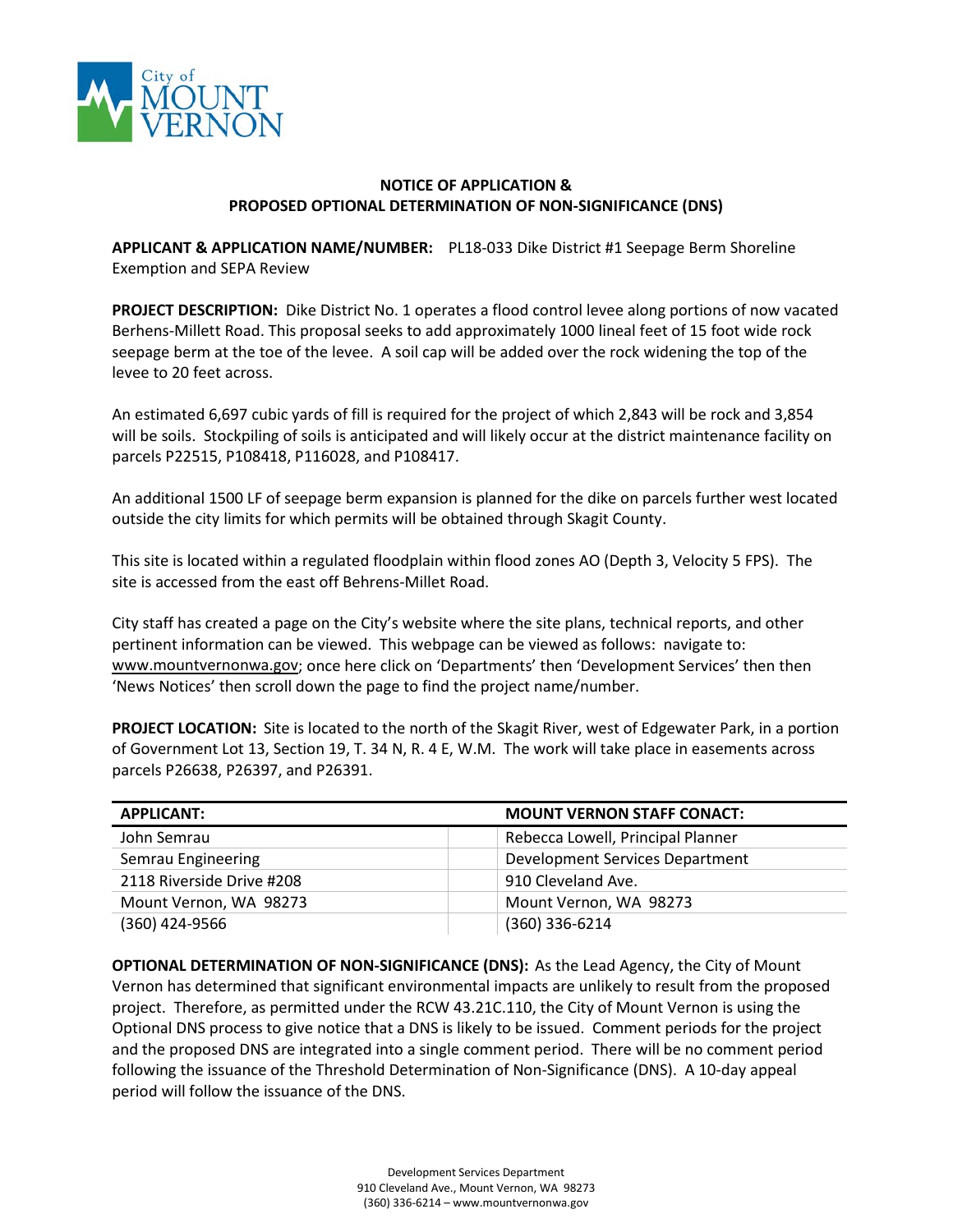| <b>DETAILS:</b>                                                              |                                                |                                                                                                                            |                                                                                                                                                                                                                                                                      |  |                                                     |
|------------------------------------------------------------------------------|------------------------------------------------|----------------------------------------------------------------------------------------------------------------------------|----------------------------------------------------------------------------------------------------------------------------------------------------------------------------------------------------------------------------------------------------------------------|--|-----------------------------------------------------|
| <b>Permit Application</b><br>Date:                                           | January 29, 2018                               |                                                                                                                            | <b>Counter &amp; Technically</b><br>Complete:                                                                                                                                                                                                                        |  | February 8, 2018                                    |
| Permits/Review<br>Requested:                                                 | SEPA, Shoreline Exemption, and<br>Fill & Grade |                                                                                                                            | Other Permits that may be<br>Required:                                                                                                                                                                                                                               |  | <b>Bi-Op Compliance</b>                             |
| <b>CONSISTENCY OVERVIEW:</b>                                                 |                                                |                                                                                                                            |                                                                                                                                                                                                                                                                      |  |                                                     |
| Zoning:                                                                      | Residential (R-1,7.0)<br>Public (P)            |                                                                                                                            | <b>Comprehensive Plan:</b>                                                                                                                                                                                                                                           |  | Single-Family High Density (SF-HI)<br>Schools (SCH) |
| <b>Environmental Documents that Evaluate the</b><br><b>Proposed Project:</b> |                                                | Completed SEPA Checklist completed 01.18.2018; Site Plans and<br>Associated Supporting Materials Provided by the applicant |                                                                                                                                                                                                                                                                      |  |                                                     |
| <b>Development Regulations Used for Project</b><br><b>Mitigation:</b>        |                                                |                                                                                                                            | The project is subject to the City's SEPA Code, Critical Areas<br>Ordinance, the Comprehensive Plan, Subdivision and Zoning Code,<br>Drainage, Engineering and Concurrency Requirements and other<br>applicable local, state and federal regulations as appropriate. |  |                                                     |

**Vicinity Map:** Project parcels highlighted in yellow.



Comments on the Notice of Application and Proposed Determination of Non-Significance (DNS) must be submitted, in writing, no later than **5:00 p.m. on March 22, 2018.** Comments should be as specific as possible. Any person may comment on the application, receive notice and request a copy of the decision once it is made. To receive additional information regarding this project contact the Development Services Department and ask to become a party of record.

**ISSUED:** March 6, 2018 **PUBLISHED:** March 9, 2018

**SENT TO:** Owners within 300 feet of the project site, applicant, property owner, CNG, WDFW, DNR, DIKE AND DRAINAGE DISTRICTS (as applicable), FRONTIER, FRONTIER NW, DAHP, NW CLEAN AIR AGENCY, PORT OF SKAGIT COUNTY, PSE, SAMISH TRIBE, SCOG, SKAGIT COUNTY PDS, PUD #1, SKAGIT RIVER SYSTEM COOPERATIVE, SKAGIT RIVER SYSTEMS, SVC, SKAT, SWINOMISH TRIBE, AND UPPER SKAGIT TRIBE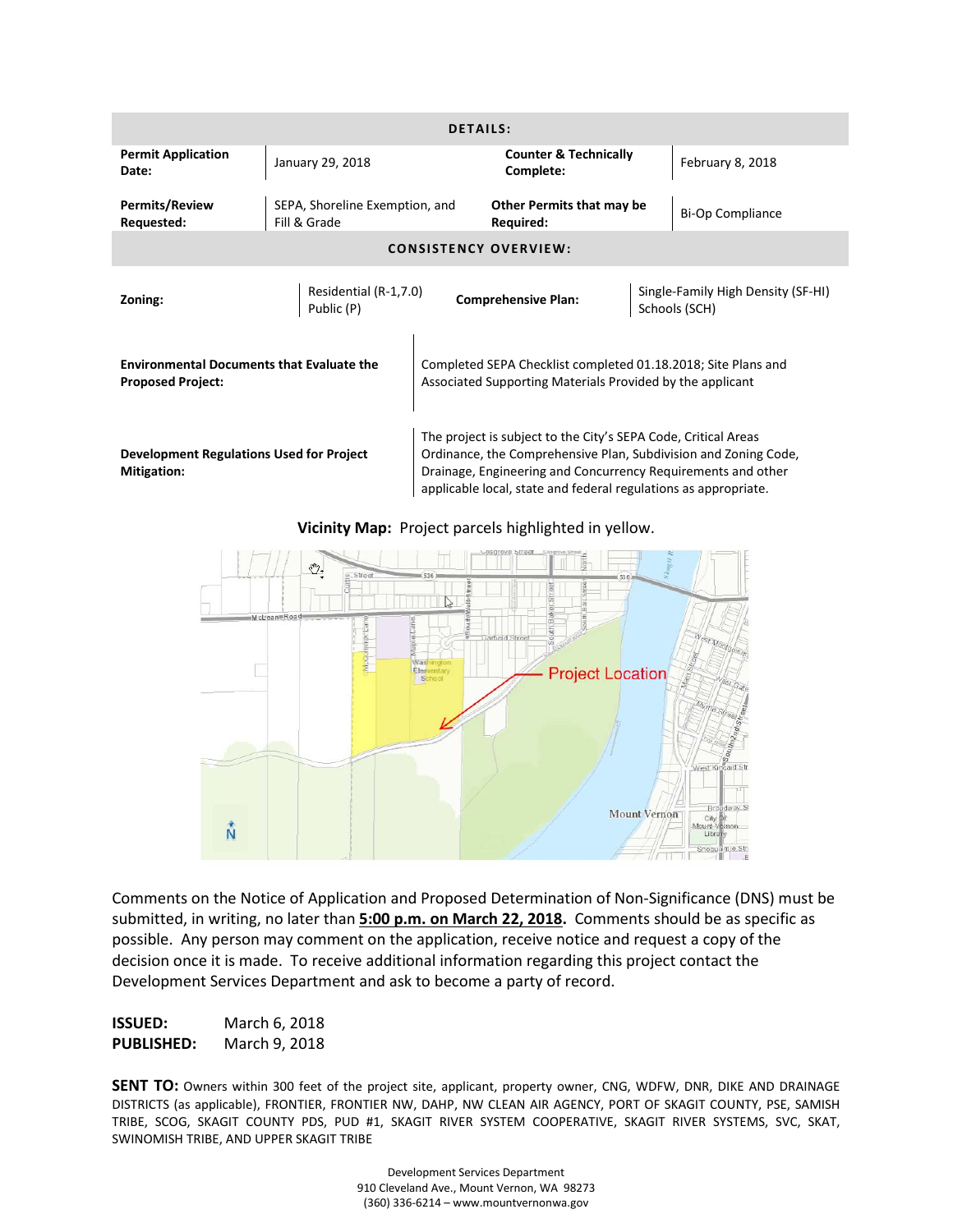

#### **FINAL DETERMINATION OF NON-SIGNIFICANCE (DNS)**

**DATE:** May 29, 2018

**APPLICATION NAME/NUMBER:** PL18-033 Dike District #1 Seepage Berm Shoreline Exemption and SEPA Review

**PROJECT DESCRIPTION:** Dike District No. 1 operates a flood control levee along portions of now vacated Behrens-Millett Road. This proposal seeks to add approximately 1,000 lineal feet of 15 foot wide rock seepage berm at the toe of the levee. A soil cap will be added over the rock widening the top of the levee to 20 feet across.

An estimated 6,697 cubic yards of fill is required for the project of which 2,843 will be rock and 3,854 will be soils. Stockpiling of soils is anticipated and will likely occur at the district maintenance facility on parcels P22515, P108418, P116028, and P108417.

An additional 1,500 LF of seepage berm expansion is planned for the dike on parcels further west located outside the city limits for which permits will be obtained through Skagit County.

This site is located within a regulated floodplain within flood zones AO (Depth 3, Velocity 5 FPS). The site is accessed from the east off Behrens-Millet Road.

City staff has created a page on the City's website where the site plans, technical reports, and other pertinent information can be viewed. This webpage can be viewed as follows: navigate to: www.mountvernonwa.gov; once here click on 'Departments' then 'Development Services' then then 'News Notices' then scroll down the page to find the project name/number.

**PROJECT LOCATION** Site is located to the north of the Skagit River, west of Edgewater Park, in a portion of Government Lot 13, Section 19, T. 34 N, R. 4 E, W.M. The work will take place in easements across parcels P26638, P26397, and P26391.

| <b>APPLICANT:</b>         | <b>MOUNT VERNON STAFF CONACT:</b> |
|---------------------------|-----------------------------------|
| John Semrau               | Rebecca Lowell, Principal Planner |
| Semrau Engineering        | Development Services Department   |
| 2118 Riverside Drive #208 | 910 Cleveland Ave.                |
| Mount Vernon, WA 98273    | Mount Vernon, WA 98273            |
| (360) 424-9566            | (360) 336-6214                    |

**LEAD AGENCY:** Mount Vernon Development Services Department, the lead agency for this proposal, has determined that this project does not have a probable adverse impact on the environment. An environmental impact statement (EIS) is not required under RCW 43.21C.030(2)(c). This decision was made after review of a completed environmental checklist and other information on file with the lead agency.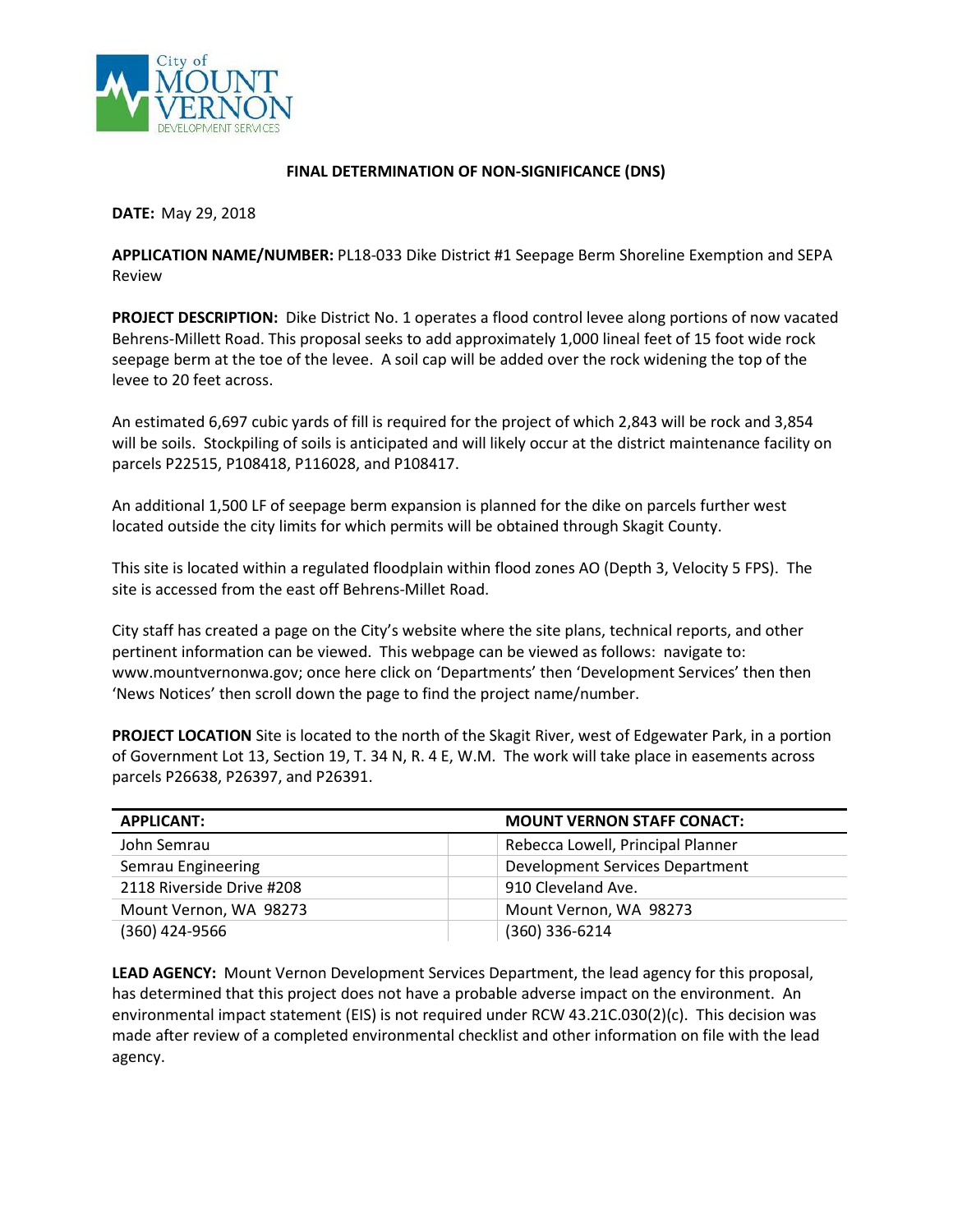The lead agency has determined that the requirements for environmental analysis, protection, and mitigation measures have been adequately addressed in the development regulations and comprehensive plan adopted under chapter 36.70A RCW, and in other applicable local, state, or federal laws or rules, as provided by RCW 43.21C.240 and WAC 197-11-158.

**ENVIRONMENTAL DETERMINATION APPEAL PROCESS:** Appeals of the environmental determination must be filed in writing on or before 5:00 PM on **June 11, 2018** (10 days from the date of publication). Appeals must be filed in writing together with the required \$100.00 application fee to: Hearing Examiner, City of Mount Vernon, 910 Cleveland Ave, Mount Vernon, WA 98273. Appeals to the Examiner are governed by City of Mount Vernon Municipal Code Section 15.06.215.

Additional information regarding the appeal process may be obtained from the staff 'Contact Person' listed below.

The application and supporting documentation are available for review at the Development Services Department located at City Hall. Copies will be provided upon request at the cost of reproduction.

**CONTACT PERSON:** Rebecca Lowell, Senior Planner, Development Services Department, 910 Cleveland Ave; Mount Vernon WA 98273; 360-336-6214.

**RESPONSIBLE PERSON:** Rebecca Lowell, Senior Planner

aveel

**SIGNATURE DATE**

May 29, 2018

| ISSUED:           | May 29, 2018 |
|-------------------|--------------|
| <b>PUBLISHED:</b> | June 1, 2018 |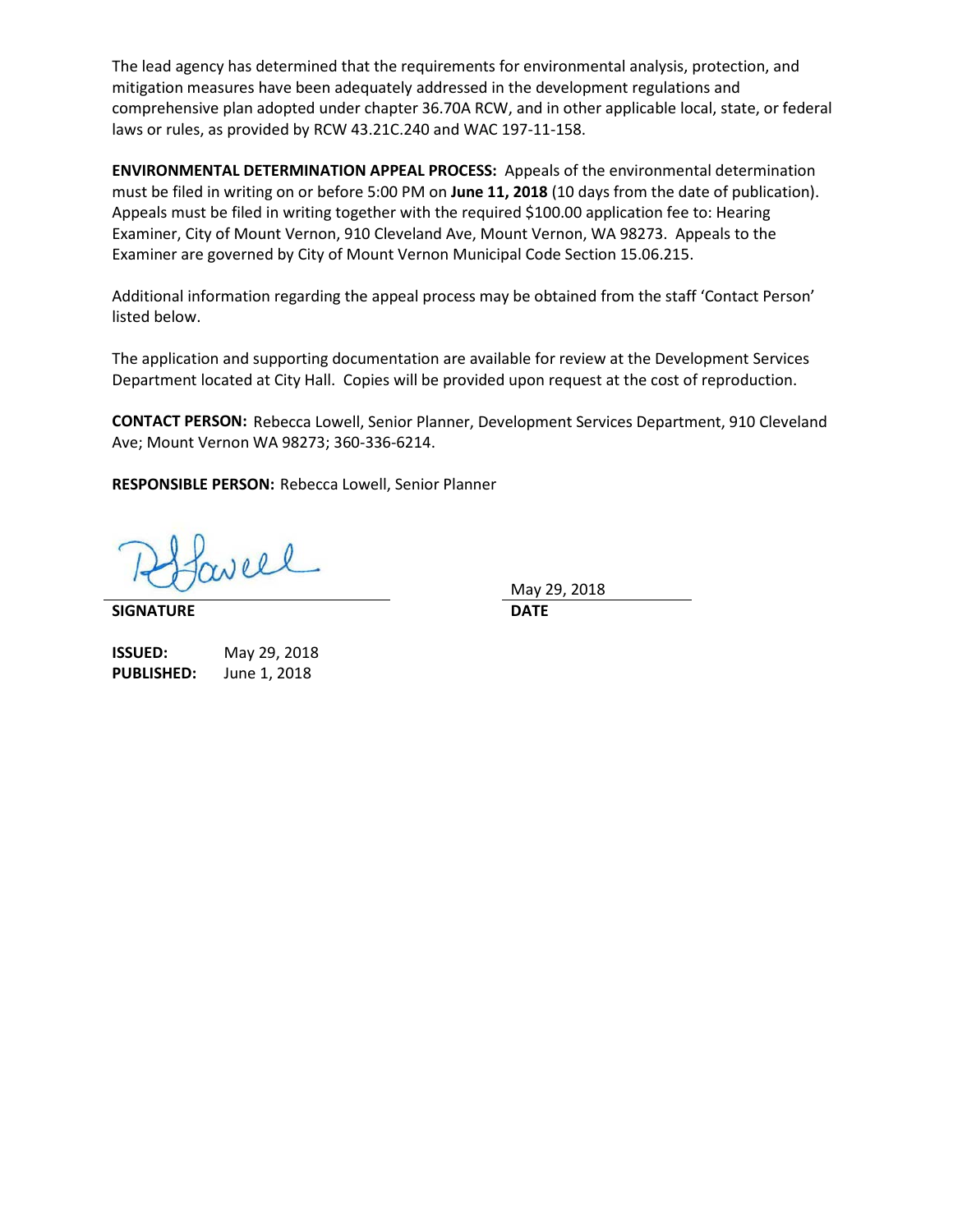

# **SHORELINE EXEMPTION**

**DATE:** May 31, 2018

**FILE NUMBER/PROJECT:** PL18-033 Dike District #1 Seepage Berm Shoreline Exemption

| <b>APPLICANT:</b>         | <b>MOUNT VERNON STAFF CONACT:</b> |
|---------------------------|-----------------------------------|
| John Semrau               | Rebecca Lowell, Principal Planner |
| Semrau Engineering        | Development Services Department   |
| 2118 Riverside Drive #208 | 910 Cleveland Ave.                |
| Mount Vernon, WA 98273    | Mount Vernon, WA 98273            |
| (360) 424-9566            | $(360)$ 336-6214                  |

**PROJECT DESCRIPTION:** Dike District No. 1 operates a flood control levee along portions of now vacated Berhens-Millett Road. This proposal seeks to add approximately 1,000 lineal feet of 15 foot wide rock seepage berm at the toe of the levee. A soil cap will be added over the rock widening the top of the levee to 20 feet across.

An estimated 6,697 cubic yards of fill is required for the project of which 2,843 will be rock and 3,854 will be soils. Stockpiling of soils is anticipated and will likely occur at the district maintenance facility on parcels P22515, P108418, P116028, and P108417.

An additional 1,500 LF of seepage berm expansion is planned for the dike on parcels further west located outside the city limits for which permits will be obtained through Skagit County.

This site is located within a regulated floodplain within flood zones AO (Depth 3, Velocity 5 FPS). The site is accessed from the east off Behrens-Millet Road.

**PROJECT LOCATION:** Site is located to the north of the Skagit River, west of Edgewater Park, in a portion of Government Lot 13, Section 19, T. 34 N, R. 4 E, W.M. The work will take place in easements across parcels P26638, P26397, and P26391.

**ADDITIONAL PERMIT REQUIREMENTS:** None from the City of Mount Vernon

**SHORELINE DESIGNATION:** Shoreline Residential

**WATER BODY:** Skagit River